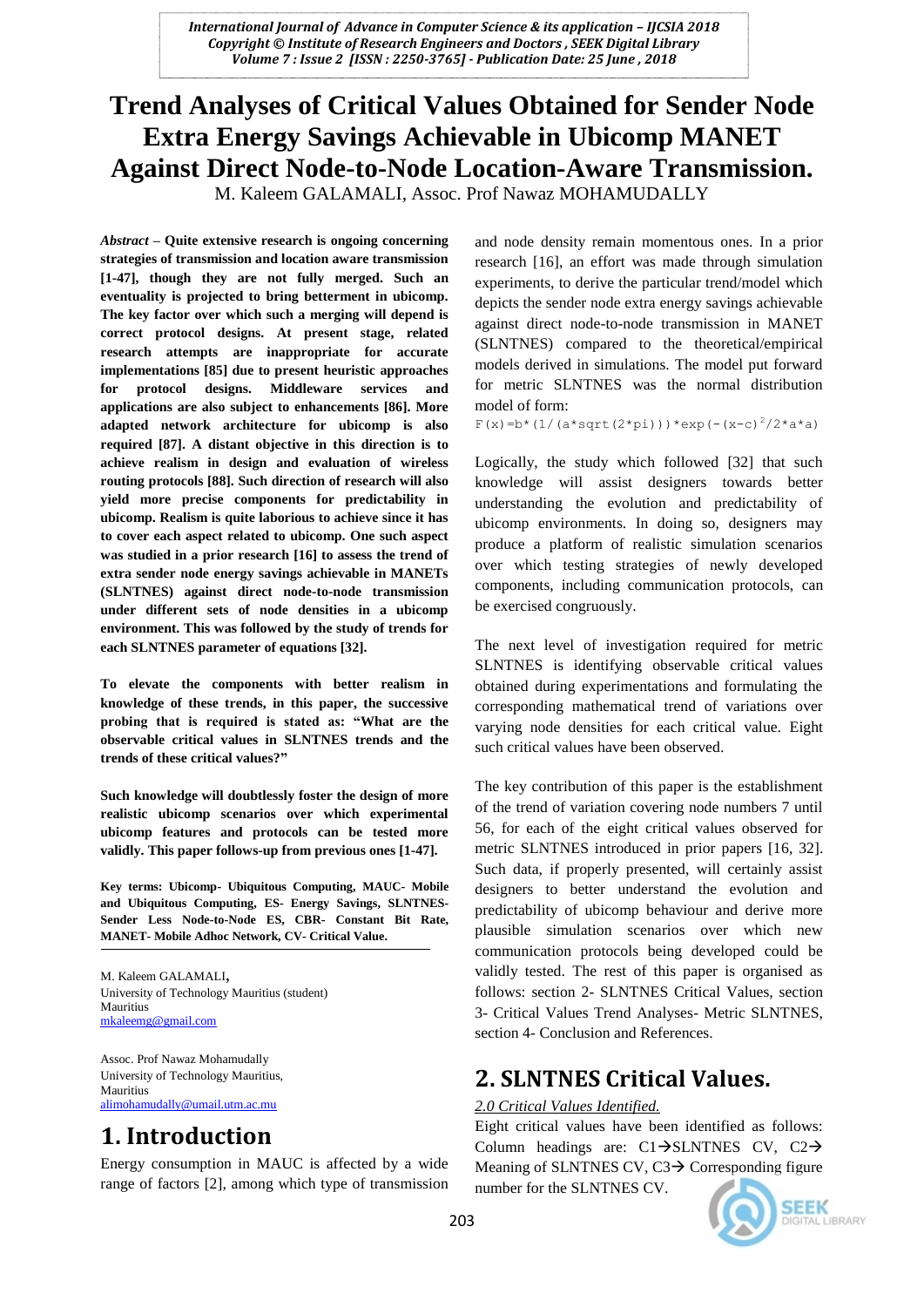*International Journal of Advance in Computer Science & its application – IJCSIA 2018 Copyright © Institute of Research Engineers and Doctors , SEEK Digital Library Volume 7 : Issue 2 [ISSN : 2250-3765] - Publication Date: 25 June , 2018*

| C1 | C2                                                 |                             |
|----|----------------------------------------------------|-----------------------------|
| 1  | %CBR at smallest value of SLNTNES                  |                             |
| 2  | Highest value of SLNTNES reached.                  | $\mathcal{D}_{\mathcal{L}}$ |
| 3  | %CBR at highest value of SLNTNES                   | 3                           |
| 4  | Experimental Modal value<br>. nf<br><b>SLNTNES</b> | Δ                           |
| 5  | %CBR at modal value of SLNTNES.                    | 5                           |
| 6  | %CBR with SLNTNES value less than<br>modal value.  | 6                           |
| 7  | %CBR with SLNTNES value above<br>modal value.      |                             |
| 8  | 95% CBR with SLNTNES value as<br>from.             | Q                           |

**Table 1: SLNTNES Critical Values**

## *2.1 Experimental Critical Values Obtained.*

The values obtained in experiments are summarised below. Values have been rounded to a maximum of 9 decimal places. Column heading  $NN \rightarrow N$ ode Number.

| ΝN | CV1         | CV <sub>2</sub> | CV <sub>3</sub> | CV <sub>4</sub> | CV5         |
|----|-------------|-----------------|-----------------|-----------------|-------------|
| 7  | 0.571428571 | 98              | 0.079365079     | 23              | 4.698412698 |
| 8  | 0.557147405 | 98              | 0.079592486     | 22              | 4.186564788 |
| 9  | 0.492063492 | 98              | 0.079365079     | 21              | 4.428571429 |
| 10 | 0.317460317 | 100             | 0.079365079     | 28              | 4.746031746 |
| 11 | 0.317460317 | 100             | 0.079365079     | 26              | 3.809523810 |
| 12 | 0.238473768 | 100             | 0.079491256     | 21              | 3.910969793 |
| 13 | 0.317460317 | 100             | 0.079365079     | 21              | 4.222222222 |
| 14 | 0.238095238 | 100             | 0.079365079     | 21              | 4.285714286 |
| 15 | 0.238095238 | 100             | 0.079365079     | 21              | 4.174603175 |
| 16 | 0.158730159 | 100             | 0.079365079     | 24              | 4.031746032 |
| 17 | 0.174603175 | 100             | 0.079365079     | 33              | 4.269841270 |
| 18 | 0.174603175 | 100             | 0.079365079     | 33              | 4.222222222 |
| 19 | 0.174603175 | 100             | 0.079365079     | 27              | 4.031746032 |
| 20 | 0.158730159 | 100             | 0.079365079     | 33              | 3.968253968 |
| 21 | 0.158730159 | 100             | 0.079365079     | 22              | 3.920634921 |
| 22 | 0.158730159 | 100             | 0.079365079     | 26              | 4.015873016 |
| 23 | 0.158730159 | 100             | 0.079365079     | 26              | 4.031746032 |
| 24 | 0.158730159 | 100             | 0.079365079     | 33              | 4.444444444 |
| 25 | 0.158730159 | 100             | 0.079365079     | 33              | 4.428571429 |
| 26 | 0.158730159 | 100             | 0.079365079     | 33              | 4.031746032 |
| 27 | 0.158730159 | 100             | 0.079365079     | 33              | 4.079365079 |
| 28 | 0.158730159 | 100             | 0.079365079     | 33              | 4.238095238 |
| 29 | 0.158730159 | 100             | 0.079365079     | 33              | 4.317460317 |
| 30 | 0.158730159 | 100             | 0.079365079     | 33              | 4.301587302 |
| 31 | 0.158730159 | 100             | 0.079365079     | 33              | 4.126984127 |
| 32 | 0.158730159 | 100             | 0.079365079     | 26              | 3.761904762 |
| 33 | 0.158730159 | 100             | 0.079365079     | 32              | 3.777777778 |
| 34 | 0.158730159 | 100             | 0.079365079     | 33              | 3.952380952 |
| 35 | 0.158730159 | 100             | 0.079365079     | 33              | 3.88888889  |
| 36 | 0.158730159 | 100             | 0.079365079     | 29              | 3.904761905 |
| 37 | 0.158755358 | 100             | 0.079377679     | 33              | 3.889506271 |
| 38 | 0.158730159 | 100             | 0.079365079     | 33              | 4.063492063 |
| 39 | 0.158730159 | 100             | 0.079365079     | 29              | 4.047619048 |
| 40 | 0.158730159 | 100             | 0.079365079     | 33              | 3.984126984 |
| 41 | 0.158730159 | 100             | 0.079365079     | 29              | 4.015873016 |
| 42 | 0.158730159 | 100             | 0.079365079     | 29              | 4.031746032 |

| 43                                                 | 0.158730159 | 100 | 0.079365079 | 29 | 4.285714286 |  |  |
|----------------------------------------------------|-------------|-----|-------------|----|-------------|--|--|
| 44                                                 | 0.158831004 | 100 | 0.079415502 | 29 | 4.415501906 |  |  |
| 45                                                 | 0.158730159 | 100 | 0.079365079 | 29 | 4.666666667 |  |  |
| 46                                                 | 0.158730159 | 100 | 0.079365079 | 29 | 4.666666667 |  |  |
| 47                                                 | 0.158730159 | 100 | 0.079365079 | 29 | 4.666666667 |  |  |
| 48                                                 | 0.158730159 | 100 | 0.079365079 | 29 | 4.746031746 |  |  |
| 49                                                 | 0.079365079 | 100 | 0.079365079 | 29 | 4.825396825 |  |  |
| 50                                                 | 0.079365079 | 99  | 0.555555556 | 29 | 4.349206349 |  |  |
| 51                                                 | 0.079365079 | 99  | 0.555555556 | 29 | 4.349206349 |  |  |
| 52                                                 | 0.079365079 | 99  | 0.555555556 | 29 | 4.190476190 |  |  |
| 53                                                 | 0.079365079 | 99  | 0.555555556 | 29 | 4.111111111 |  |  |
| 54                                                 | 0.079365079 | 99  | 0.555555556 | 29 | 4.111111111 |  |  |
| 55                                                 | 0.079365079 | 99  | 0.555555556 | 29 | 4.111111111 |  |  |
| 56                                                 | 0.079365079 | 99  | 0.555555556 | 29 | 4.031746032 |  |  |
| Toble 201 Experimental Critical Values Obtained (1 |             |     |             |    |             |  |  |

**Table 2a: Experimental Critical Values Obtained(1)**

| ΝN | CV6          | CV7          | CV8 |
|----|--------------|--------------|-----|
| 7  | 38.492063492 | 56.809523810 | 68  |
| 8  | 31.232091691 | 64.581343521 | 68  |
| 9  | 23.936507937 | 71.634920635 | 70  |
| 10 | 42.190476190 | 53.063492063 | 80  |
| 11 | 34.047619048 | 62.142857143 | 81  |
| 12 | 15.278219396 | 80.810810811 | 81  |
| 13 | 13.396825397 | 82.380952381 | 81  |
| 14 | 12.619047619 | 83.095238095 | 82  |
| 15 | 11.857142857 | 83.968253968 | 82  |
| 16 | 21.126984127 | 74.841269841 | 82  |
| 17 | 50.952380952 | 44.777777778 | 83  |
| 18 | 50.285714286 | 45.492063492 | 83  |
| 19 | 29.920634921 | 66.047619048 | 83  |
| 20 | 49.825396825 | 46.206349206 | 83  |
| 21 | 12.015873016 | 84.063492063 | 84  |
| 22 | 24.555555556 | 71.428571429 | 84  |
| 23 | 24.222222222 | 71.746031746 | 85  |
| 24 | 48.095238095 | 47.460317460 | 85  |
| 25 | 47.761904762 | 47.809523810 | 86  |
| 26 | 47.619047619 | 48.349206349 | 86  |
| 27 | 47.222222222 | 48.698412698 | 86  |
| 28 | 47.063492063 | 48.698412698 | 86  |
| 29 | 46.904761905 | 48.777777778 | 86  |
| 30 | 46.746031746 | 48.952380952 | 86  |
| 31 | 46.761904762 | 49.111111111 | 86  |
| 32 | 22.539682540 | 73.698412698 | 86  |
| 33 | 42.746031746 | 53.476190476 | 86  |
| 34 | 46.206349206 | 49.841269841 | 86  |
| 35 | 46.190476190 | 49.920634921 | 86  |
| 36 | 32.174603175 | 63.920634921 | 87  |
| 37 | 45.800920781 | 50.309572948 | 88  |
| 38 | 45.619047619 | 50.317460317 | 88  |
| 39 | 31.015873016 | 64.936507937 | 88  |
| 40 | 45.333333333 | 50.682539683 | 88  |
| 41 | 30.492063492 | 65.492063492 | 88  |
| 42 | 30.317460317 | 65.650793651 | 88  |
| 43 | 30.174603175 | 65.539682540 | 89  |
| 44 | 29.987293520 | 65.597204574 | 89  |
| 45 | 29.761904762 | 65.571428571 | 89  |
| 46 | 29.761904762 | 65.571428571 | 89  |

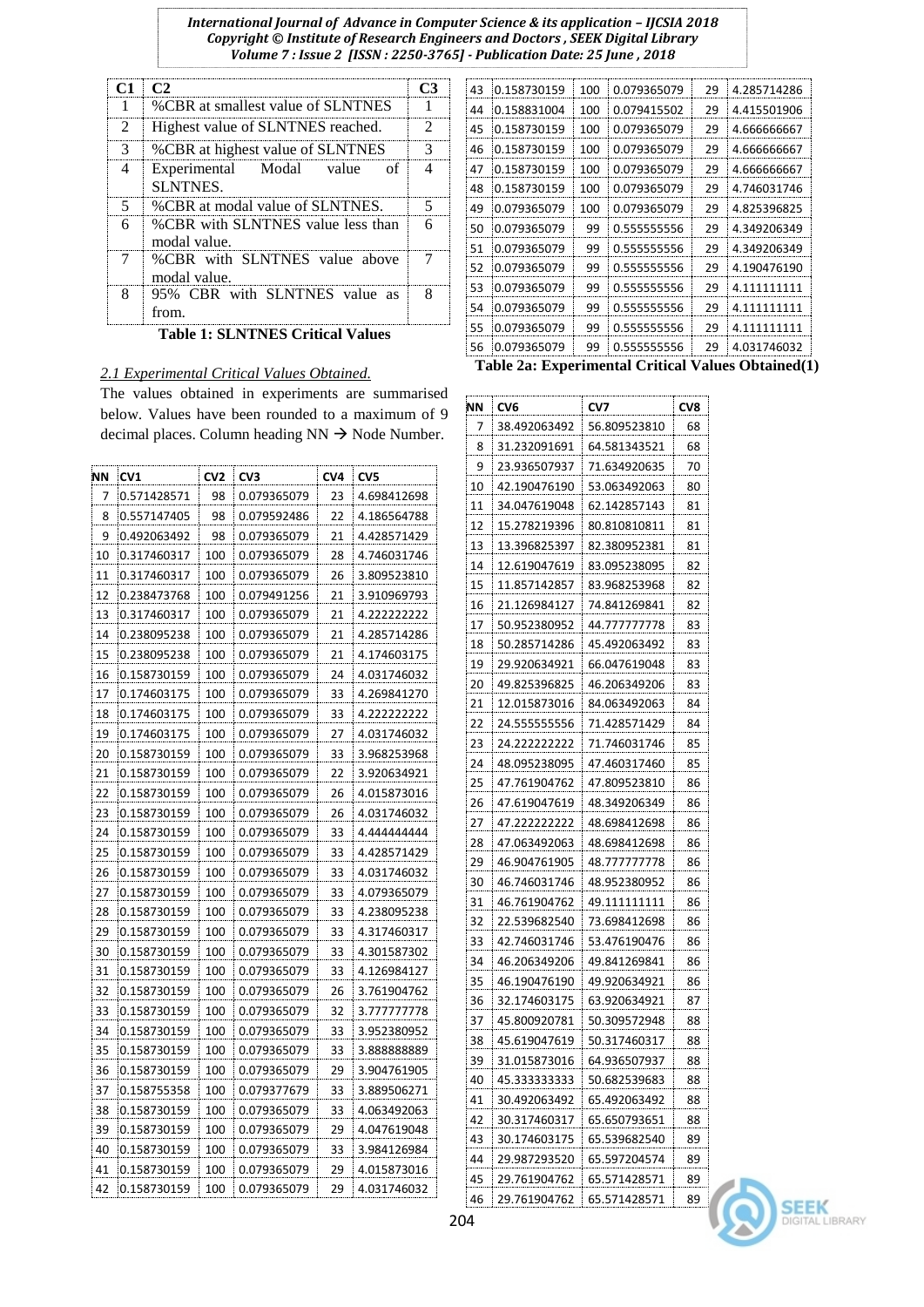| 47 | 29.761904762 | 65.571428571 | 89 |
|----|--------------|--------------|----|
| 48 | 29.682539683 | 65.571428571 | 89 |
| 49 | 29.603174603 | 65.571428571 | 89 |
| 50 | 29.682539683 | 65.968253968 | 89 |
| 51 | 29.682539683 | 65.968253968 | 89 |
| 52 | 29.603174603 | 66.206349206 | 89 |
| 53 | 29.603174603 | 66.285714286 | 89 |
| 54 | 29.603174603 | 66.285714286 | 89 |
| 55 | 29.603174603 | 66.285714286 | 89 |
| 56 | 29.603174603 | 66.365079365 | 89 |

**Table 2b: Experimental Critical Values Obtained(2)**

# **3. Critical Values Trend Analyses- Metric SLNTNES.**

### *3.0 General Procedure Adopted.*

The tabulated data for each SLNTNES CV is plotted onto gnuplot over Linux. Graphical analysis using smooth bezier support and "Fit" command is performed. General observations, for each such graph obtained is reported. Numerous equations of fit are attempted and the summary report is presented for each SLNTNES critical value. Ultimately, for CV2, CV3 and CV4, choice is based on flat values and for other CVs, choice is based on value of least reduced chisquare and secondly on most plausible extendability produced at node numbers 80, 100 and 120. Finally, the values of parameters for each equation of each SLNTNES critical value is also noted.

#### *3.1 Trend Analysis – SLNTNES CV1.*

The curve obtained here tends to decrease at a decreasing rate towards stabilisation.<br>sender\_less\_ntn\_energy\_savings:  $X\text{CFR}$  at smallest value



**Figure 1: SLNTNES Critical Value 1**

#### The potentially applicable equations are:

1.  $F(x) = a * exp ((b * x) + c) + d$ Ch sq = 0.001 193 22 F(80) = 0.137 022 430  $F(100) = 0.137 022 383$   $F(120) = 0.137 022 382$ 2.  $F(x) = a * x^{0.25} * exp ((b*x) + c) + d$  $Ch_sq = 0.001$  195 36 F(80) = 0.137 712 924  $F(100) = 0.137712912$   $F(120) = 0.137712911$ 

| 3. $F(x) = a * x^{-0.25}$                 | $exp ((b*x)+c) +d$     |
|-------------------------------------------|------------------------|
| $Ch_sq = 0.001$ 191 12                    | $F(80) = 0.136215772$  |
| $F(100) = 0.136215590$                    | $F(120)=0.136215587$   |
| 4. $F(x) = a * x^f * exp ((b*x) + c) + d$ |                        |
| $Ch_sq = 0.001$ 168 56                    | $F(80) = 0.119617428$  |
| $F(100) = 0.118\ 010\ 810$                | $F(120) = 0.117170071$ |

#### **Choice of best fit for SLNTNES Critical Value 1**

The equation in part 4 above has been selected because of smallest reduced chi-square value obtained and good extendability. The parameters obtained for best fit are:

 $a = 2.06623$ ,  $b = 0.0115699$ ,  $c = 2.50638$ ,  $d = 0.111$ 697 , f=-2.052 93











### *3.4 Trend Analysis – SLNTNES CV4.*

Broadly, three ranges are defined in the plots, even if they are quite scattered.

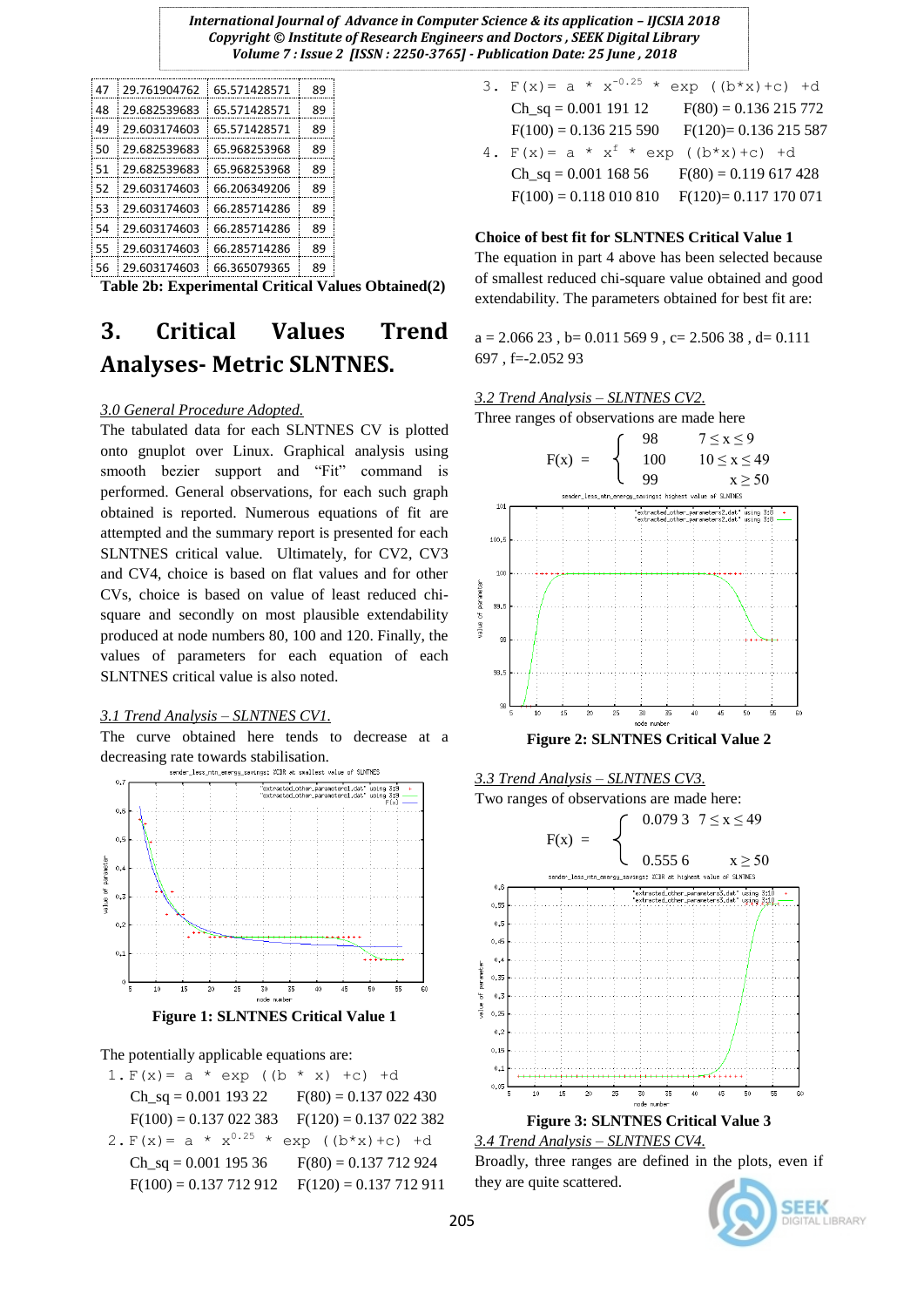*International Journal of Advance in Computer Science & its application – IJCSIA 2018 Copyright © Institute of Research Engineers and Doctors , SEEK Digital Library Volume 7 : Issue 2 [ISSN : 2250-3765] - Publication Date: 25 June , 2018*



#### *3.5 Trend Analysis – SLNTNES CV5.*

The plots are quite scattered but overall, an oscillating tendency is observed.



**Figure 5: SLNTNES Critical Value 5**

| $H(x) = a * sin ((b * x) + c) + d$ |  |                      |                       |  |  |                        |
|------------------------------------|--|----------------------|-----------------------|--|--|------------------------|
|                                    |  | $Ch_sq = 0.0487067$  | $F(80) = 4.018578972$ |  |  |                        |
|                                    |  | $F(100)=4.003545419$ |                       |  |  | $F(120) = 3.990284226$ |

The parameters of fit are: a=0.238 465 , b=0.309 309 , c=-0.426 499 , d=4.192 04

## *3.6 Trend Analysis – SLNTNES CV6.*

The plots obtained here are more scattered in the beginning but their trends become clearer as node number increases. Three distinct trends are observable for the following ranges:

$$
F(x) = \begin{cases} a^*exp ((b^*x) + c) + d & 7 \le x \le 15 \\ f^*exp ((g^*x) + h) + i & 16 \le x \le 40 \\ j^*exp ((k^*x) + l) + m & 41 \le x \le 56 \end{cases}
$$

For node number  $7-15$ : ch\_sq =  $84.642$  4,

$$
a=3.211\ 84,\ b=-0.021\ 905\ 5\ ,\ c=4.138\ 93\ ,\ d=-133.819
$$



For node number  $16-40$  :  $ch\_sq = 0.02102$ ,

f =  $1.66757$ , g =  $-0.0803332$ , h =  $2.71871$ , i =  $44.4785$ 

For node number  $41-56$ : ch\_sq = 0.002 480 94 ,

 $j= 4.589 95$ , k=  $-0.306 475$ , l=10.989 4, m=29.584 7

#### *3.7 Trend Analysis – SLNTNES CV7.*

Here also three distinct trends are observable as follows:



For node number 7-15 : ch\_sq =  $85.9149$  ,  $a= 213.277$ ,  $b= 0.0177589$ ,  $c=0.891927$ ,  $d=53.073$ 

For node number 16-40 : ch\_sq = 0.019 318 1 , f= 3.900 18 , g= 0.179 941 , h=-1.863 76 , i=44.131 3

For node number 41-56 : ch\_sq =  $0.030$  140 1, j= 3.062 83 , k= 11.939 4 , l=6.263 7 , m=46.340 6

### *3.8 Trend Analysis – SLNTNES CV8.*

Generally an increasing trend at a decreasing rate is observed here:

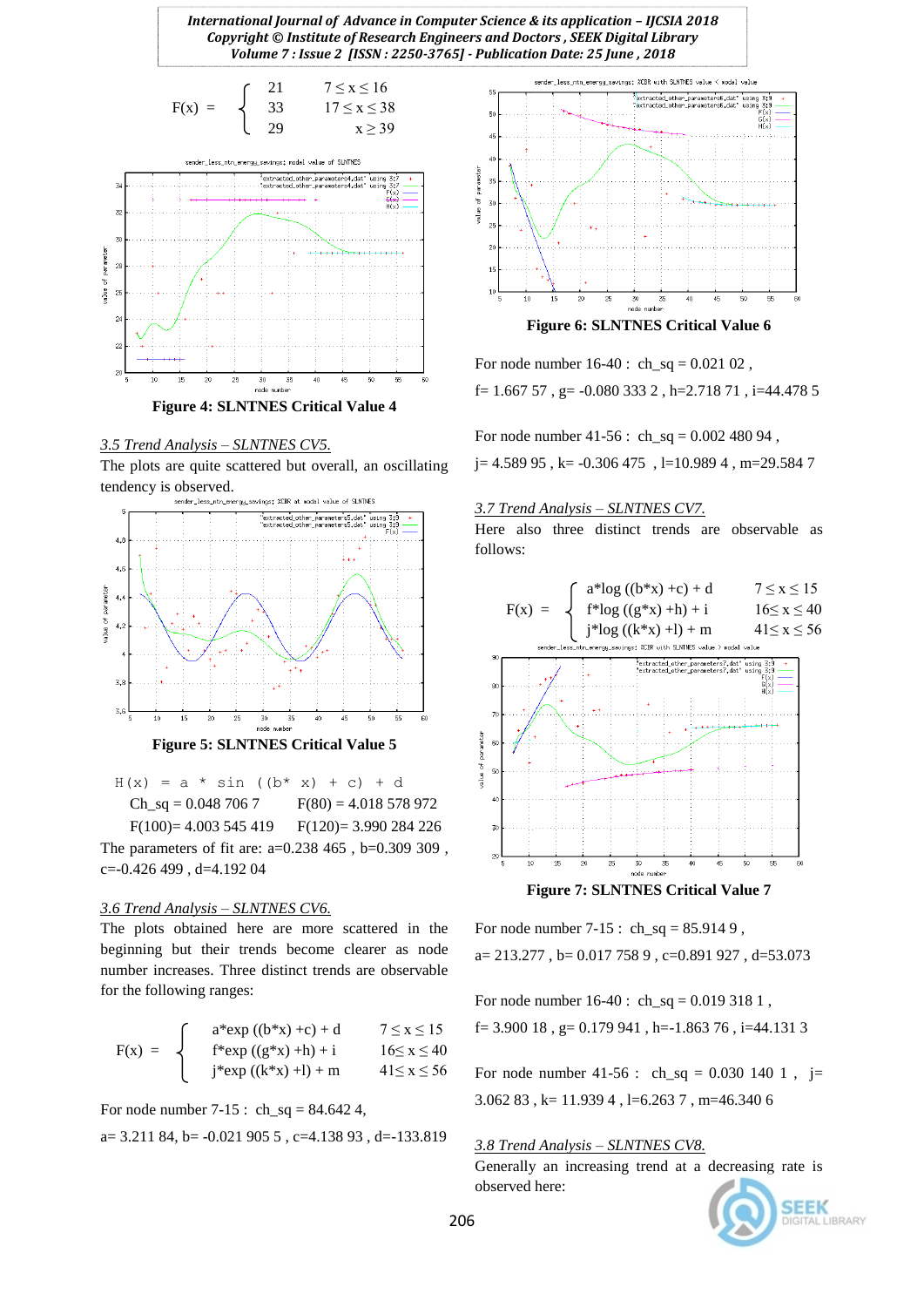



The potentially applicable equations are:

1.  $F(x) = a * log ((b * x) + c) + d$  $Ch_sq = 1.9435$   $F(80) = 91.241557323$ F(100)=92.252 255 323 F(120)= 93.062 956 199 2.  $F(x) = a * exp ((b * x) + c) + (d * x)$ Ch sq = 1.688 84 F(80) = 89.362 763 655 F(100)=89.070 234 873 F(120)=88.469 960 945

#### **Choice of best fit for SLNTNES Critical Value 8**

The equation in part 1 above has been selected even if the reduced ch\_sq is not smallest, it has good extendability. The parameters obtained for best fit are:

 $a = 4.11349$ ,  $b = 5.08013$ ,  $c = -41.6164$ ,  $d = 66.9747$ 

## **4. Conclusion.**

This piece of investigation was aimed at and has realised the identification of some critical values pertaining to metric SLNTNES and their corresponding trends over varying node densities in a MANET topography of 300  $x$  300 m<sup>2</sup>. The models put forward comprise of mathematical equations of varying complexity levels which will assist in studying MANETs for MAUC environment from a software engineering perspective. These mathematical models can be implemented in programming algorithms, to generate improved realistic simulation scenarios using which newly developed communication protocols and middleware for ubicomp may be tested. This experiment has been conducted in NS-2 over Linux. The plottings and "Fit" attempts were carried out in gnuplot. For three critical values, best fit was evaluated with flat values and for remaining five critical values, least reduced chi-square and most plausible extendability of equations at higher node numbers have been used.

Assumptions stated in previous papers [16, 32] are upheld here also. Gnuplot is also assumed as appropriate for this study.

This work is a follow-up of previous papers [1-13, 16, 32] and subsists as prone to future upgrades. One such further work identified is formulating a method of predictability for metric SLNTNES and its trend.

## **References**

- [1] M. Kaleem GALAMALI, Assoc. Prof Nawaz MOHAMUDALLY, Towards Dependable Pervasive Systems-A Position and Vision Paper, CEET 2014
- [2] M. Kaleem GALAMALI, Assoc. Prof Nawaz MOHAMUDALLY, Model of Energy Savings achievable with Location-aware Node-to-Node Transmission in UbiComp , CEET 2014
- [3] M. Kaleem GALAMALI, Assoc. Prof Nawaz MOHAMUDALLY, Model of Energy Savings achievable with Location-aware Node-to-Node Transmission in UbiComp Using Location Refresh Intervals, CEET 2014
- [4] M. Kaleem GALAMALI, Assoc. Prof Nawaz MOHAMUDALLY, Model of Energy Savings achievable with Location-aware Transmission in UbiComp Using Relays, CEET 2014
- [5] M. Kaleem GALAMALI, Assoc. Prof Nawaz MOHAMUDALLY, Mathematical modeling of need of exact number of relays to ensure seamless mobility in mobile computing, CEET 2014
- [6] M. Kaleem GALAMALI, Assoc. Prof Nawaz MOHAMUDALLY, Modelling of need for multiple relays for ensuring seamless mobility, CEET 2014
- [7] M. Kaleem GALAMALI, Assoc. Prof Nawaz MOHAMUDALLY, Investigation of prominence of placements of relays in a ubicomp topography,
- [8] M. Kaleem GALAMALI, Assoc. Prof Nawaz MOHAMUDALLY, Model of energy savings achievable with location-aware transmission in ubicomp using optimised number of relays.
- [9] M. Kaleem GALAMALI, Assoc. Prof Nawaz MOHAMUDALLY, Investigation of Prominence of Placements of Optimised Number of Relays in a Ubicomp Topography using Location-Aware Transmission, CEET 2015.
- [10] M. Kaleem GALAMALI, Assoc. Prof Nawaz MOHAMUDALLY, Extending Node Battery Availability in Ubicomp with Location-Aware Transmission, CEET 2015.
- [11] M. Kaleem GALAMALI, Assoc. Prof Nawaz MOHAMUDALLY, Extending Node Battery Availability in Ubicomp with Location-Aware Transmission using Location Refresh Intervals, CEET 2015.
- [12] M. Kaleem GALAMALI, Assoc. Prof Nawaz MOHAMUDALLY, Extending Node Battery Availability in Ubicomp with Location-Aware Transmission using Uniformly Placed Relays, CEET 2015.
- [13] M. Kaleem GALAMALI, Assoc. Prof Nawaz MOHAMUDALLY, Extending Node Battery Availability in Ubicomp with Location-Aware Transmission Using Optimally Placed Relays, CEET 2015.
- [14] M. Kaleem GALAMALI, Assoc. Prof Nawaz MOHAMUDALLY, Model of Sender Node Energy Savings Achievable with Location-Aware MANET Transmission in Ubicomp. ACCN 2016
- [15] M. Kaleem GALAMALI, Assoc. Prof Nawaz MOHAMUDALLY, Model of Overall Node Energy Savings Achievable with Location-Aware MANET Transmission in Ubicomp. ACCN 2016
- [16] M. Kaleem GALAMALI, Assoc. Prof Nawaz MOHAMUDALLY, Model of Sender Node Extra Energy Savings Achievable in MANET Against Direct Node-to-Node Transmission Using Location-Aware Transmission in Ubicomp. ACCN 2016
- [17] M. Kaleem GALAMALI, Assoc. Prof Nawaz MOHAMUDALLY, Model of Overall Node Extra Energy Savings Achievable in MANET against Direct Node-to-Node Transmission Using Location-Aware Transmission in Ubicomp. ACCN 2016

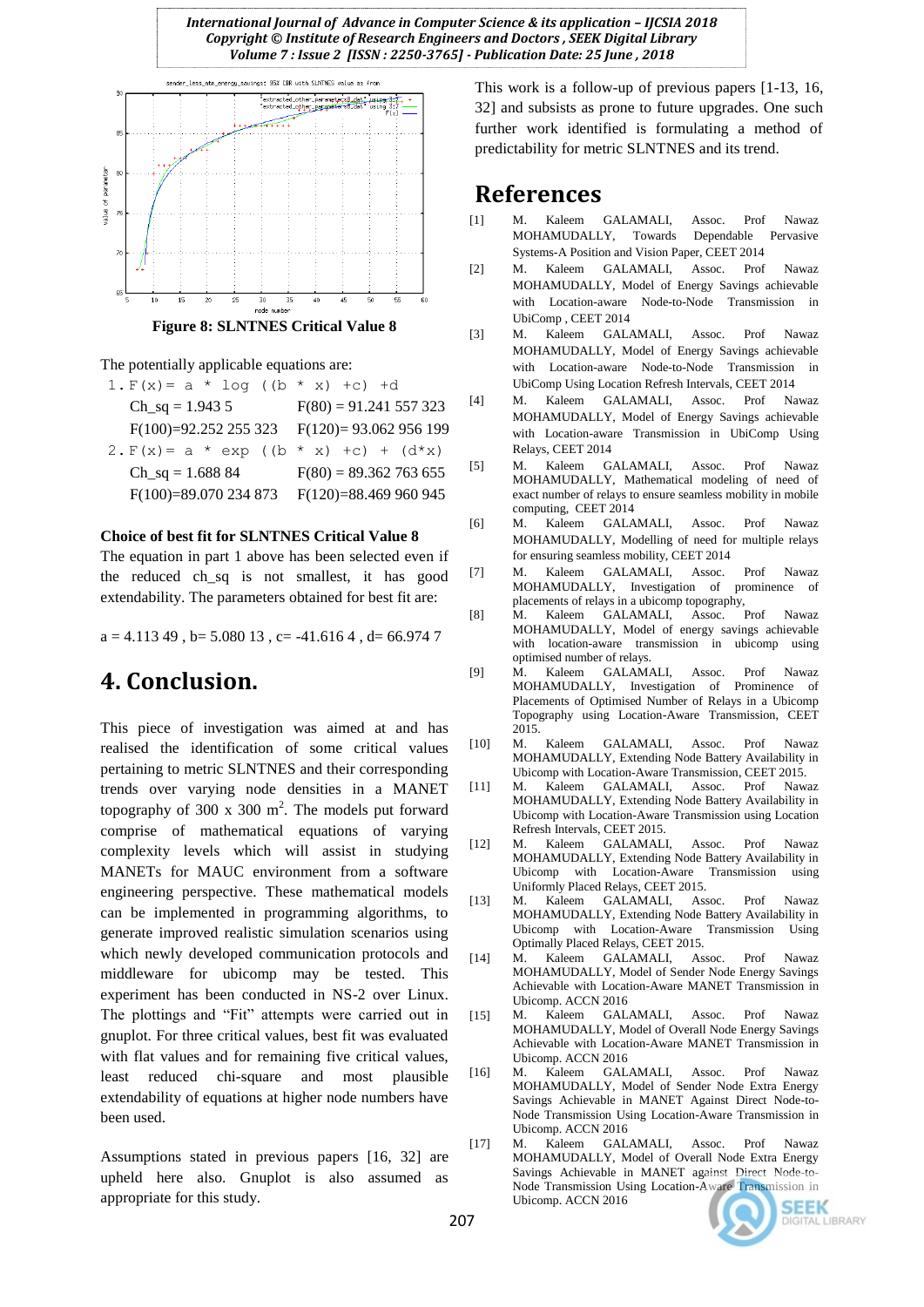- [18] M. Kaleem GALAMALI, Assoc. Prof Nawaz MOHAMUDALLY, Model of Energy Consumption Ratio Achievable in MANET Using Location-Aware Transmission in Ubicomp. ACCN 2016
- [19] M. Kaleem GALAMALI, Assoc. Prof Nawaz MOHAMUDALLY, Model of Minimum Energy Consumption Ratio Achievable in MANET Using Location-Aware Transmission in Ubicomp. ACCN 2016
- [20] M. Kaleem GALAMALI, Assoc. Prof Nawaz MOHAMUDALLY, Model of Maximum Consumption Ratio Achievable in MANET Using Location-Aware Transmission in Ubicomp. ACCN 2016
- [21] M. Kaleem GALAMALI, Assoc. Prof Nawaz MOHAMUDALLY, Model of Overall Energy Consumption Fairness Ratio Achievable in MANET Using Location-Aware Transmission in Ubicomp. ACCN 2016<br>M Kaleem GALAMALL Assoc F
- [22] M. Kaleem GALAMALI, Assoc. Prof Nawaz MOHAMUDALLY, Model of Overall Energy Consumption Fairness Proportion Achievable in MANET Using Location-Aware Transmission for Ubicomp, CEET 2016
- [23] M. Kaleem GALAMALI, Assoc. Prof Nawaz MOHAMUDALLY, Model of Minimum Fairness Proportion Achievable in MANET Using Location-Aware Transmission for Ubicomp, CEET 2016
- [24] M. Kaleem GALAMALI, Assoc. Prof Nawaz MOHAMUDALLY, Model of Maximum Fairness Proportion Achievable in MANET Using Location-Aware Transmission for Ubicomp, CEET 2016<br>M. Kaleem GALAMALL Asso
- [25] M. Kaleem GALAMALI, Assoc. Prof Nawaz MOHAMUDALLY, Model of Sender Fairness Proportion Achievable in MANET Using Location-Aware Transmission for Ubicomp, CEET 2016<br>M. Kaleem GALAM
- [26] M. Kaleem GALAMALI, Assoc. Prof Nawaz MOHAMUDALLY, Model of Distance Travelled by packets in MANETs using Location-Aware Transmission for Ubicomp, CEET 2016
- [27] M. Kaleem GALAMALI, Assoc. Prof Nawaz MOHAMUDALLY, Model of Maximum CBR Distance Travelled by packets in MANETs using Location-Aware Transmission for Ubicomp, CEET 2016
- [28] M. Kaleem GALAMALI, Assoc. Prof Nawaz MOHAMUDALLY, Model of Minimum CBR Distance Travelled by packets in MANETs using Location-Aware Transmission for Ubicomp, CEET 2016
- [29] M. Kaleem GALAMALI, Assoc. Prof Nawaz MOHAMUDALLY, Model of Range CBR Distance Experienced by Transmissions in MANETs using Location-Aware Transmission for Ubicomp, CEET 2016
- [30] M. Kaleem GALAMALI, Assoc. Prof Nawaz MOHAMUDALLY, Trend Analyses of Parameters of Equations for Sender Node Energy Savings Achievable in ubicomp MANETs using Location-Aware Transmission, ACCN 2017.
- [31] M. Kaleem GALAMALI, Assoc. Prof Nawaz MOHAMUDALLY, Trend Analyses of Parameters of Equations for Overall Node Energy Savings Achievable in ubicomp MANETs using Location-Aware Transmission, ACCN 2017.
- [32] M. Kaleem GALAMALI, Assoc. Prof Nawaz MOHAMUDALLY, Trend Analyses of Parameters of Equations for Sender Node Extra Energy Savings Achievable in MANET against Direct Node-to-Node Location-Aware Transmission, ACCN 2017.
- [33] M. Kaleem GALAMALI, Assoc. Prof Nawaz MOHAMUDALLY, Trend Analyses of Parameters of Equations for Overall Nodes Extra Energy Savings Achievable in MANET against Direct Node-to-Node Location-Aware Transmission, ACCN 2017.<br>M. Kaleem GALAMALL Assoc
- [34] M. Kaleem GALAMALI, Assoc. Prof Nawaz MOHAMUDALLY, Trend Analyses of Parameters of Equations for Energy Consumption Ratio Achievable in Ubicomp MANET Using Location-Aware Transmission, ACCN 2017.
- [35] M. Kaleem GALAMALI, Assoc. Prof Nawaz MOHAMUDALLY, Trend Analyses of Parameters of Equations for Minimum Energy Consumption Ratio Achievable in Ubicomp MANETs Using Location-Aware Transmission, ACCN 2017.
- [36] M. Kaleem GALAMALI, Assoc. Prof Nawaz

MOHAMUDALLY, Trend Analyses of Parameters of Equations for Maximum Energy Consumption Ratio Achievable in Ubicomp MANETs Using Location-Aware Transmission, ACCN 2017.

- [37] M. Kaleem GALAMALI, Assoc. Prof Nawaz MOHAMUDALLY, Trend Analyses of Parameters of Equations for Overall Fairness Ratio Achievable in Ubicomp MANETs Using Location-Aware Transmission, ACCN 2017.
- [38] M. Kaleem GALAMALI, Assoc. Prof Nawaz MOHAMUDALLY, Trend Analyses of Parameters of Equations for Energy Consumption Fairness Proportion Achievable in Ubicomp MANETs Using Location-Aware Transmission, CEET 2017
- [39] M. Kaleem GALAMALI, Assoc. Prof Nawaz MOHAMUDALLY, Trend Analyses of Parameters of Equations for Minimum Fairness Proportion Achievable in Ubicomp MANETs Using Location-Aware Transmission, CEET 2017
- [40] M. Kaleem GALAMALI, Assoc. Prof Nawaz MOHAMUDALLY, Trend Analyses of Parameters of Equations for Maximum Fairness Proportion Achievable in Ubicomp MANETs Using Location-Aware Transmission, CEET 2017
- [41] M. Kaleem GALAMALI, Assoc. Prof Nawaz MOHAMUDALLY, Trend Analyses of Parameters of Equations for Sender Fairness Proportion Achievable in Ubicomp MANETs Using Location-Aware Transmission, CEET 2017
- [42] M. Kaleem GALAMALI, Assoc. Prof Nawaz MOHAMUDALLY, Trend Analyses of Parameters of Equations for Packets Per Distance Achievable in Ubicomp MANETs Using Location-Aware Transmission, CEET 2017
- [43] M. Kaleem GALAMALI, Assoc. Prof Nawaz MOHAMUDALLY, Trend Analyses of Parameters of Equations for Maximum CBR Distance Achievable in Ubicomp MANETs Using Location-Aware Transmission, CEET 2017
- [44] M. Kaleem GALAMALI, Assoc. Prof Nawaz MOHAMUDALLY, Trend Analyses of Parameters of Equations for Minimum CBR Distance Achievable in Ubicomp MANETs Using Location-Aware Transmission, CEET 2017
- [45] M. Kaleem GALAMALI, Assoc. Prof Nawaz MOHAMUDALLY, Trend Analyses of Parameters of Equations for Range CBR Distance Achievable in Ubicomp MANETs Using Location-Aware Transmission, CEET 2017
- [46] M. Kaleem GALAMALI, Assoc. Prof Nawaz MOHAMUDALLY, Trend Analyses of Critical Values Obtained for Sender Node Energy Savings Achievable in Ubicomp MANETs Using Location-Aware Transmission, CEET 2017<br>M. Kaleem
- [47] M. Kaleem GALAMALI, Assoc. Prof Nawaz MOHAMUDALLY, Trend Analyses of Critical Values Obtained for Overall Node Energy Savings Achievable in Ubicomp MANETs Using Location-Aware Transmission, CEET 2017
- [48] Markus Bylund and Zary Segall, Towards seamless mobility with personal servers, 2004.
- [49] Masugi Inoue, Mikio Hasegawa, Nobuo Ryoki and Hiroyuki Morikawa, Context-Based Seamless Network and Application Control, 2004
- [50] Xiang Song, Umakishore Ramachandran, MobiGo: A Middleware for Seamless Mobility, College of Computing Georgia Institute of Technology, Atlanta, GA, USA, August 2007
- [51] Budzisz, Ferrús, R., Brunstrom A., Grinnemo, K, Fracchia, R., Galante, G., and Casadevall, F. Towards transport-layer mobility: Evolution of SCTP multihoming, March 2008
- [52] Paul Dourish & Genevieve Bell, Divining a digital future, 2011.
- [53] Xiang Song, Seamless Mobility In Ubiquitous Computing Environments, PhD Thesis, Georgia Institute of Technology, August 2008
- [54] Kevin O Mahony, Jian Liang, Kieran Delaney, User-Centric Personalization and Autonomous Reconfiguration Across Ubiquitous Computing Environments, NIMBUS Centre Cork Institute of Technology, Cork, Ireland, UBICOMM 2012
- [55] Pablo Vidales, Seamless mobility in 4G systems, *Technical*